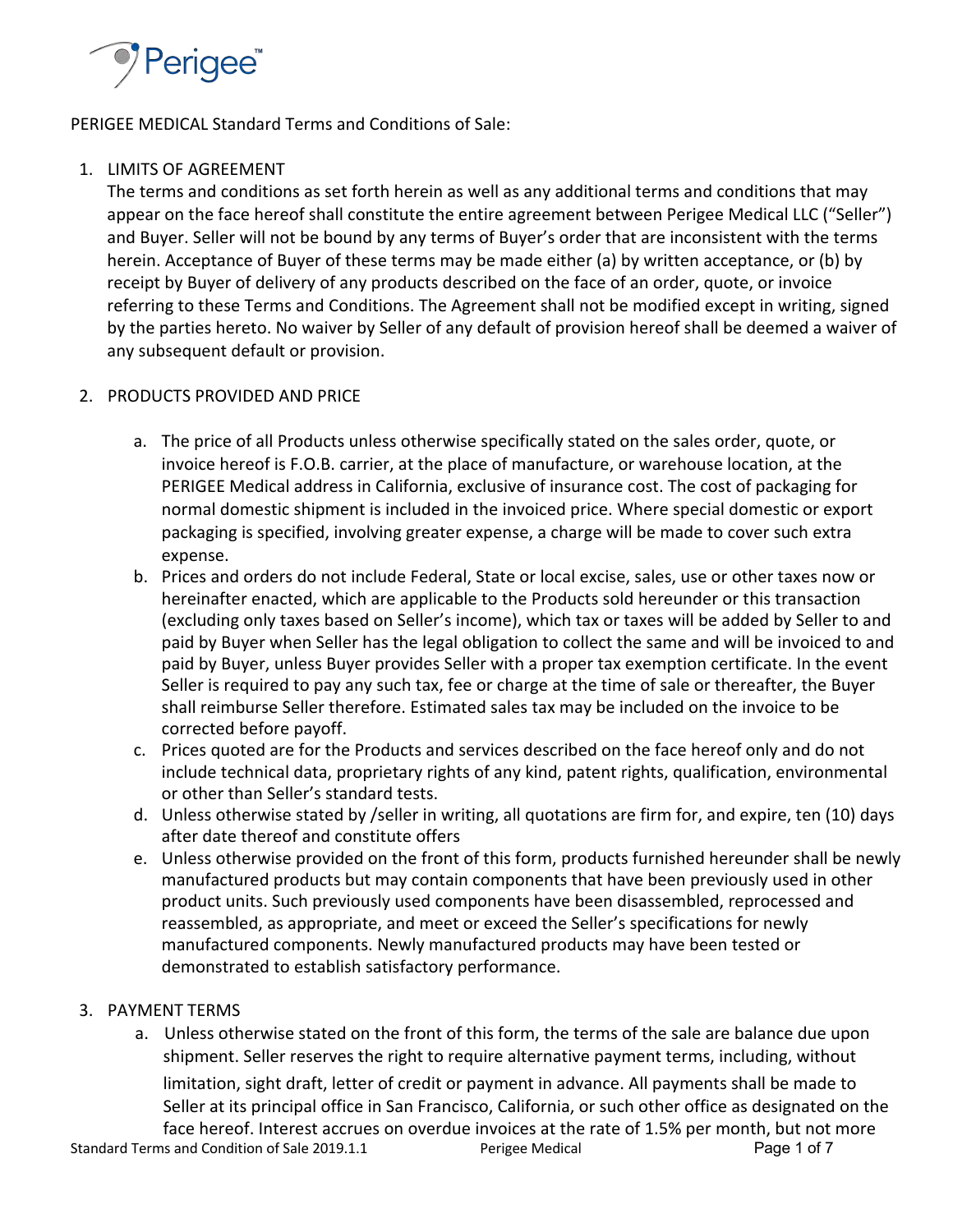

than the amount allowed by law, on the unpaid balance from the original due date of the invoice. Payment shall not be withheld for delay in installation if at Buyer's request, nor for delay in delivery or required documentation unless a separate price is stated therefore, and only to the extent of the prices stated. Credit card payments will be subjected to a 3% surcharge on amounts over \$5000 for any sales order.

- b. All orders are subject to, and the obligation of Seller to make deliveries is subject to, the right of the Seller as provided in paragraph 6, to require of the Buyer payment of all or any part of the purchase price in advance of delivery or to make shipment C.O.D. If the Buyer fails to make advance payment when requested by Seller, or if the Buyer becomes delinquent in the payment of any sum due Seller (whether or not arising out of this order) or refuses to accept C.O.D. shipment, then Seller shall have the right, in addition to any other remedy to which it may be entitled in law or equity, to cancel the sales order, refuse to make further deliveries, and declare immediately due and payable all unpaid amounts for goods previously delivered to the Buyer. Partial shipments made under any order shall be treated as a separate transaction and payment thereof shall be made accordingly. However, in the event of any default by Buyer, Seller may decline to make further shipments without in any way affecting its rights under such order.
- c. Seller reserves a purchase money security interest in the Products sold hereunder and the proceeds thereof, in the amount of the purchase price. In the event of default by Buyer on any of its obligations to Seller. Seller will have the right to repossess the goods sold hereunder without liability to Buyer. In such event, Buyer agrees to make the Products available to Seller so that Seller can repossess them without a breach of the peace. This security interest will be satisfied by payment in full. A copy of the invoice may be filed with appropriate authorities at any time as a financing statement and/or chattel mortgage to perfect Seller's security interest. Buyer shall cooperate fully with Seller to execute such other documents and to accomplish such filings and/or recordings thereof as Seller may deem necessary for the protection of Seller's interests in the Products furnished hereunder.

## 4. TRANSPORTATION AND RISK LOST

Unless otherwise agreed to in writing by Seller, all transportation shall be at the expense of Buyer, Seller reserving the right to ship Products freight collect and to select the means of transportation and routing. Unless otherwise advised, Seller may insure to full value of the Products or declare full value thereof to the transportation company at the time of delivery and all such freight and insurance costs shall be for Buyer's account. Risk of loss or damage shall pass to Buyers upon delivery of the Products to the transportation company at the FOB point, whether or not installation is provided by or under supervision of Seller. Seller may at its option obtain insurance for it's Products covering their delivery to Buyer and Buyer agrees to reimburse Seller for the cost of providing such insurance. If buyer has not been notified of the existence of insurance coverage and provides their own insurance for such shipment Seller will waive their insurance charge. Confiscation or destruction of, or damage to Products shall not release, reduce or in any way affect the liability of Buyer therefore. Notwithstanding any defect or nonconformity, or any other matter, such risk of loss shall remain in Buyer until the Products are returned at Buyer's expense to such place as Seller may designate in writing. Buyer, at its expense, shall fully insure Products against all loss or damage until Seller has been paid in full therefore, or the Products have been returned, for whatever reason to Seller.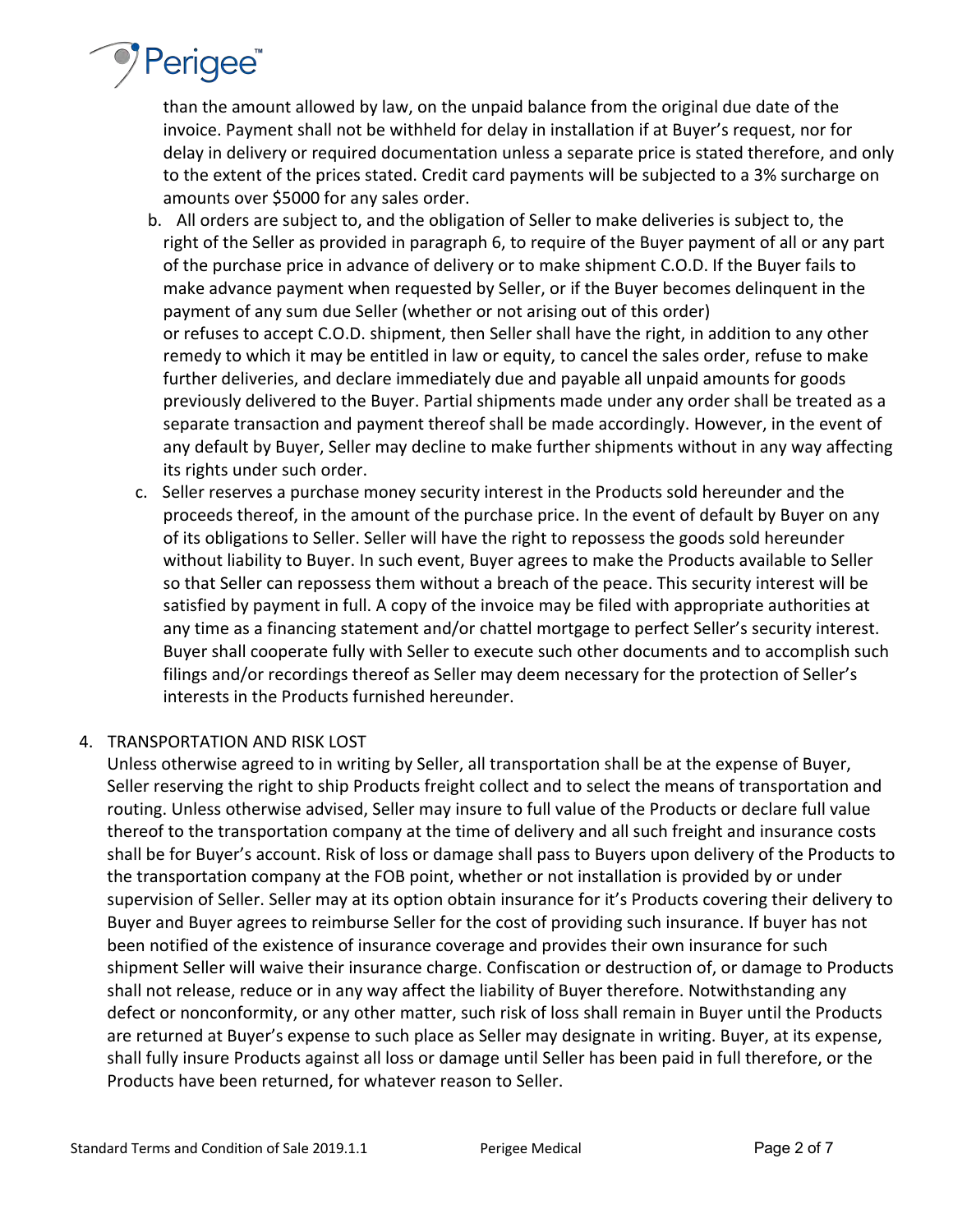

# 5. SHIPMENT

Seller will attempt to meet shipment schedules. However, any shipment quotation or forecast on an order acknowledgement is only an estimate of the time required to make shipment and Seller will not assume liability, consequential or otherwise, because of any delay or failure to deliver all or any part of any order for any reason, including its active or passive negligence. Seller reserves the right to allocate inventories and current production in any way it deems desirable.

# 6. INSPECTION AND ACCEPTANCE

The Buyer shall have the right to inspect the goods upon tender of delivery. Failure of the Buyer to inspect the goods and give written notice to the Seller of any alleged defect or non-conformity within thirty (30) days after tender of delivery shall constitute an irrevocable acceptance by Buyer of the goods delivered to him; provided that goods for which Seller agrees in writing to provide installation by its personnel, shall be deemed accepted by Buyer of the goods delivered to him; upon completion by Seller of its applicable acceptance tests or execution of Seller's acceptance by Buyer. Notwithstanding the foregoing, use of any such goods by Buyer, its agents, employees or licensees, for any purpose after delivery thereof, shall constitute acceptance of goods by Buyer.

# 7. RETURNS

a. The Products may not be returned to Seller without first obtaining Sellers consent. The requests for return and credit must be filed with and shall include purchase order number, approximate date shipped and any and all other identifying numbers (such as invoice number, date of invoice, P.O. numbers, etc). Each request for return of Products for credit should state the type and quantity of goods, the part numbers and the reasons for the return. If return authorization is granted, Products shall be returned in a clean, well-packaged condition. No credit allowance on defectives will be made and no replacement for defectives will be shipped in any event, unless the alleged defectives are, among other things, established to Seller's satisfaction after suitable testing and inspection by Seller.

b. Returns from Rentals must include all non-consumable accessories. Allowance will be made for normal wear and tear of the rental period. Renter agrees that all damage other than that covered under warranty will be charged to the Renter from credit authorization on file or deducted from any deposit. Renter agrees that consumable items cannot be returned for credit.

## 8. TERMINATIONS

Any order for a standard Product with a published price accepted by Seller and terminated by Buyer within 10 days prior to shipment, may be subject to a termination charge of not less than ten percent (10%) of the order value to cover costs or processing and order handlings; thereafter no such order may be terminated except by mutual agreement in writing. No order for non-standard products or products without a published price may be terminated by Buyer except by mutual agreement in writing. Terminations by mutual agreement are subject to the following conditions:

- a. Buyer will pay, at applicable contract prices, for all Products that are completely manufactured and allocable to Buyer at the time of Seller's receipt of notice of termination;
- b. Buyer will pay all costs, direct and indirect, which may have been incurred by Seller with regard to Products which have not been completely manufactured at the time of Seller's receipt of notice of termination, plus a pro rata portion of the normal profit on the contract;
	- c. Buyer will pay a termination charge on all other Products affected by the termination. Seller's normal accounting practices shall be used to determine costs and other charges. To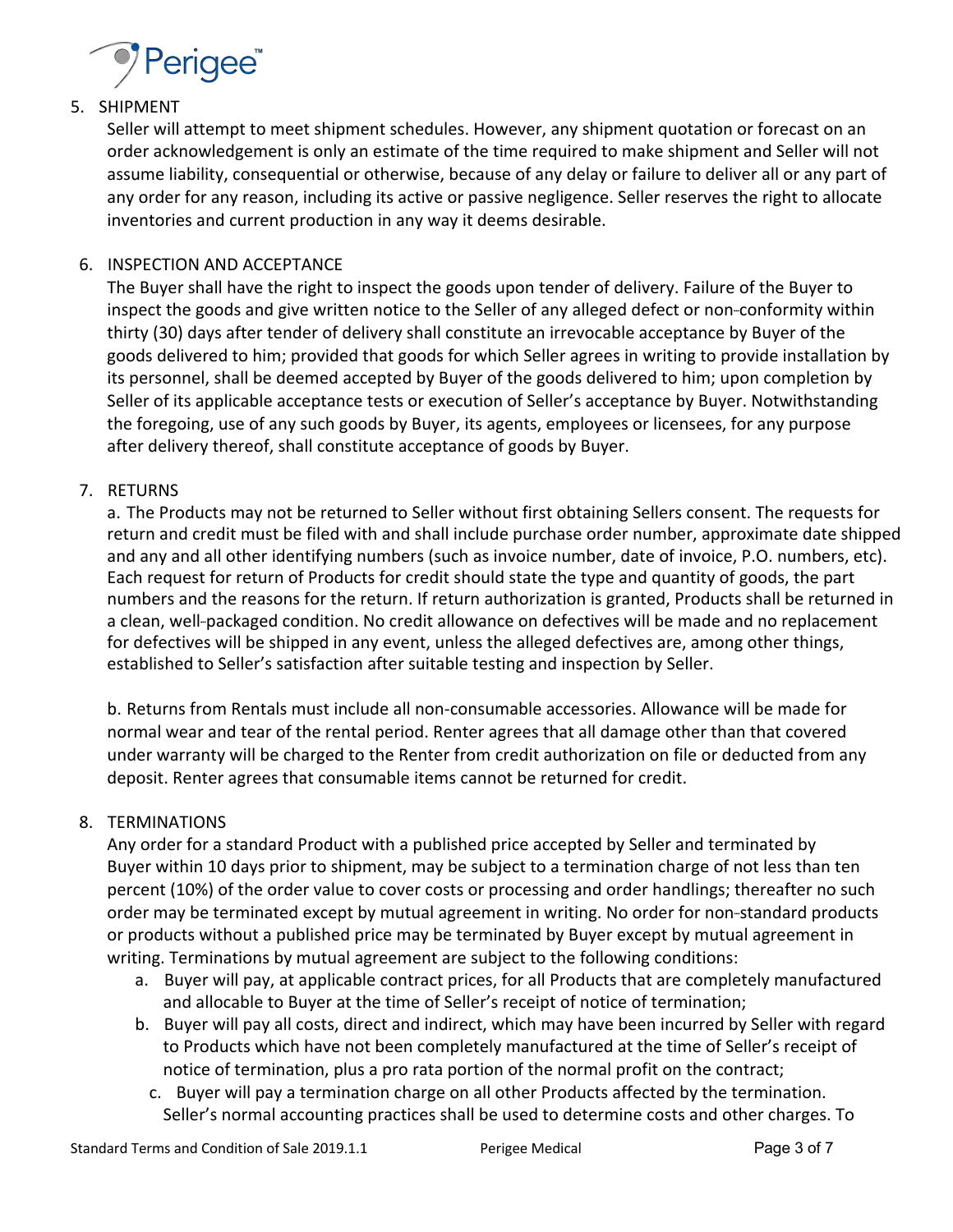

reduce termination charges, Seller will divert completed parts, material or work-in-progress from terminated contracts to other customers whenever, in the Seller's sole discretion, it is practicable to do so. In the event of a termination, Buyer will have no rights in partially completed goods.

## 9. **LIMITED WARRANTY – LIMITATION OF REMEDIES**

This warranty is made to the original purchaser only, at the original location, is non-transferable, and may only be modified or amended by a written instrument signed by a duly authorized officer of Seller.

- a. Except as otherwise specified herein, Seller warrants the Products:
	- i. To be free from defects in material and workmanship for a period of time specified on the sales order and under such conditions as specified in Seller's warranty for the individual Product, or for twelve (12) months from shipment if a warranty for an individual Product is not specified, and
	- ii. To perform in the manner and under the conditions as specified by the manufacturer of the Product for the period of time specified on the sales order for an individual Product or for twelve (12) months from shipment if a warranty for an individual product is not specified.
	- iii. SmoothCool IPL handpieces are pro-rated and are warranted to perform as specified for 40,000 pulses or 1 year, whichever comes first. If such handpiece fails to perform as specified than Buyer will get credit for the unused shots or unused time left in the warranty, whichever is less. The credit will be applied as a pro-rated discount towards the current list price of a new handpiece with a new 40,000 shot/1-year warranty. If Buyer chooses not to purchase a new handpiece under these terms than Seller will repair the handpiece or exchange the handpiece, at the sole discretion of the Seller, with a new or reconditioned handpiece covered for the balance of the existing warranty.
	- iv. Consumable components such as INTRAcel and IntraGen tips are warranted for at least a single use for a specified number of shots. Replacements for defective tips will be sent upon receiving a written description of the failure including the serial number from the tip package. If tip failed before use than it should be held for collection by the seller.
- b. No representative or person is authorized to bind Seller for any obligations or liabilities beyond this warranty in connection with the sale of Seller's goods. Goods or parts that are replaced or repaired under this warranty are warranted only for the remaining unexpired portion of the original warranty period applicable to the specified product and may be remanufactured parts.
- c. These remedies are available only if Buyer notifies Seller in writing within 72 hours of the discovery of the defect, and in any event within the warranty period for the individual Product. Seller's examination of such goods discloses to Seller's satisfaction that such defects actually exist and the goods have not been
	- i. repaired, worked on, or altered by persons not authorized by Seller so as, in Seller's sole judgment, to injure the stability, reliability, or proper operation of such goods;
	- ii. subject to misuse, negligence or accident;
	- iii. connected, installed, used or adjusted otherwise than in accordance with the instructions furnished by Seller;
	- iv. moved to another location, rented, sub-leased, or resold without original purchaser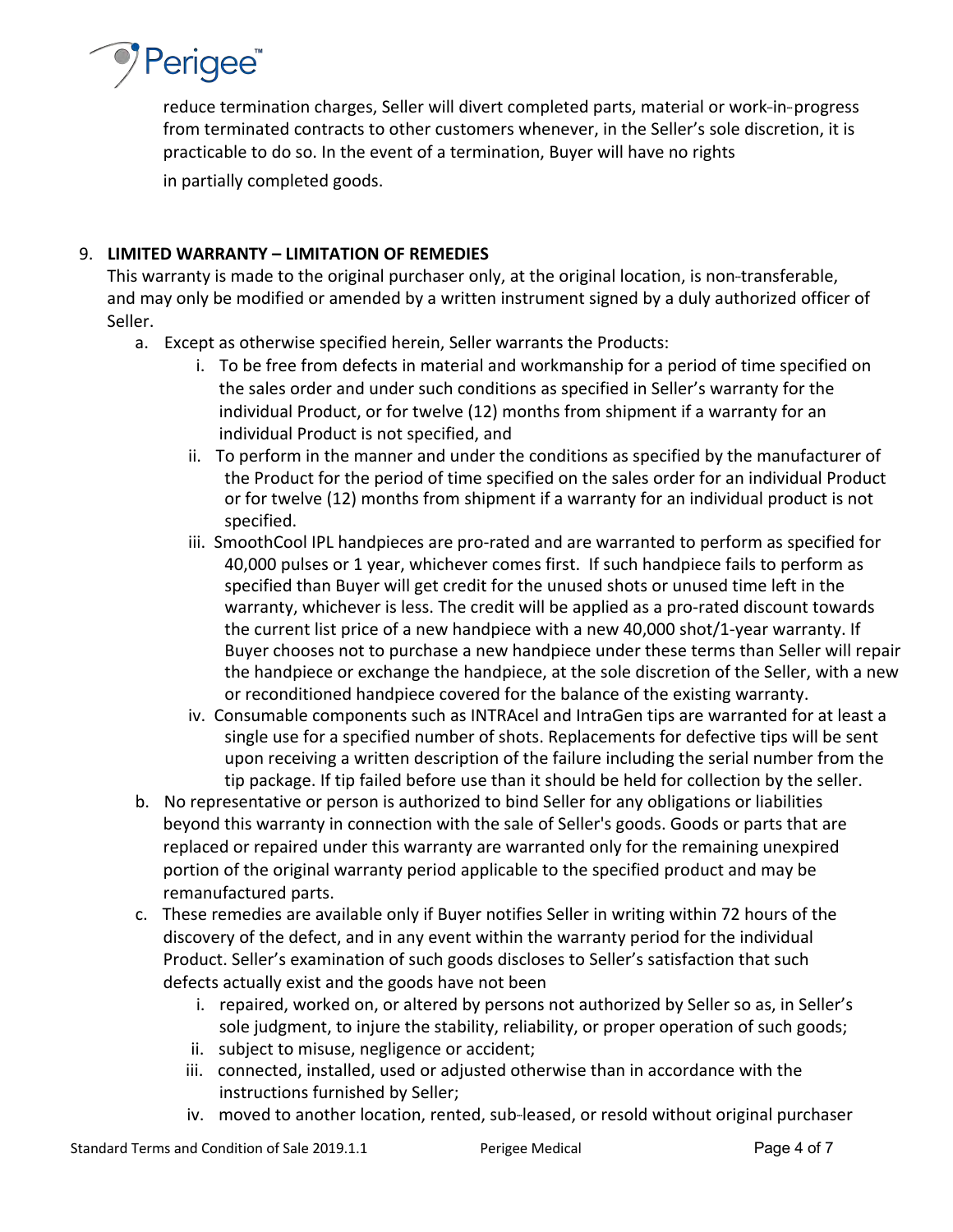

receiving Seller's prior written approval.

- v. due to excessive wear and tear, or consequential to Buyer's failure to report promptly any defect known to Buyer.
- d. All Products not requiring fixed installation and that Buyer considers defective shall be returned to Seller's office as designated on the face hereof transportation costs prepaid and borne by Buyer (unless otherwise provided on the face hereof). The risk of loss of the goods shipped or delivered to Seller's plant for repair or replacement will be borne by Buyer. Seller will reimburse Buyer for transportation costs for repair or replacement under warranty.
- e. If it is found that any Product has been returned without cause and is still serviceable, Buyer will be notified and the Product returned at Buyer's expense, in addition, a charge for testing and examination may, in Seller's sole discretion, be made on Products so returned.
- f. If the Buyer requests service on a Product, and a qualified service technician finds that the product does not require service, Buyer will be notified and may be charged, at Seller's sole discretion, for expenses and labor costs incurred by the service technician as a result of Buyer's request for service.
- g. Seller may require, at Seller's sole discretion, a refundable deposit to cover the cost of expenses and labor as a result of Buyer's request for service, such deposit to be refunded if the request is for service covered by this warranty.
- h. This warranty does not cover the cost to repair normal wear and tear such as paint scrapes, wearing of external surfaces, pulled cables, scratches, dents, or other issues that in the Seller's discretion were preventable by the Buyer, or due to Buyer's failure to properly maintain the Product in accordance with that specified in the Product's user's manual.
- i. Parts replaced under warranty shall be newly manufactured products or components that have been previously used in other product units. Such previously used components shall be disassembled, reprocessed and reassembled, as appropriate, and meet or exceed the Seller's specifications for the remainder of the warranty period.

**THE FOREGOING WARRANTY IS EXCLUSIVE AND IN LIEU OF ALL OTHER WARRANTIES (EXCEPT FOR SPECIFIC WRITTEN PRODUCT PERFORMANCE GUARANTEES) WHETHER WRITTEN, ORAL OR IMPLIED, INCLUDING ANY WARRANTY OR MERCHANTABILITY OR FITNESS FOR A PARTICULAR PURPOSE, AND SHALL BE THE BUYER'S SOLE REMEDY AND SELLER'S SOLE LIABILITY ON CONTRACT OR WARRANTY OR OTHERWISE FOR THE PRODUCT. WARRANTY DOES NOT COVER COSTS OF PROCUREMENT OF SUBSTITUTED PRODUCTS BY BUYER, OR COST OF ANY SPECIAL, CONSEQUENTIAL, INCIDENTAL OR OTHER DAMAGES (INCLUDING WITHOUT LIMITATION LOSS OF PROFIT).**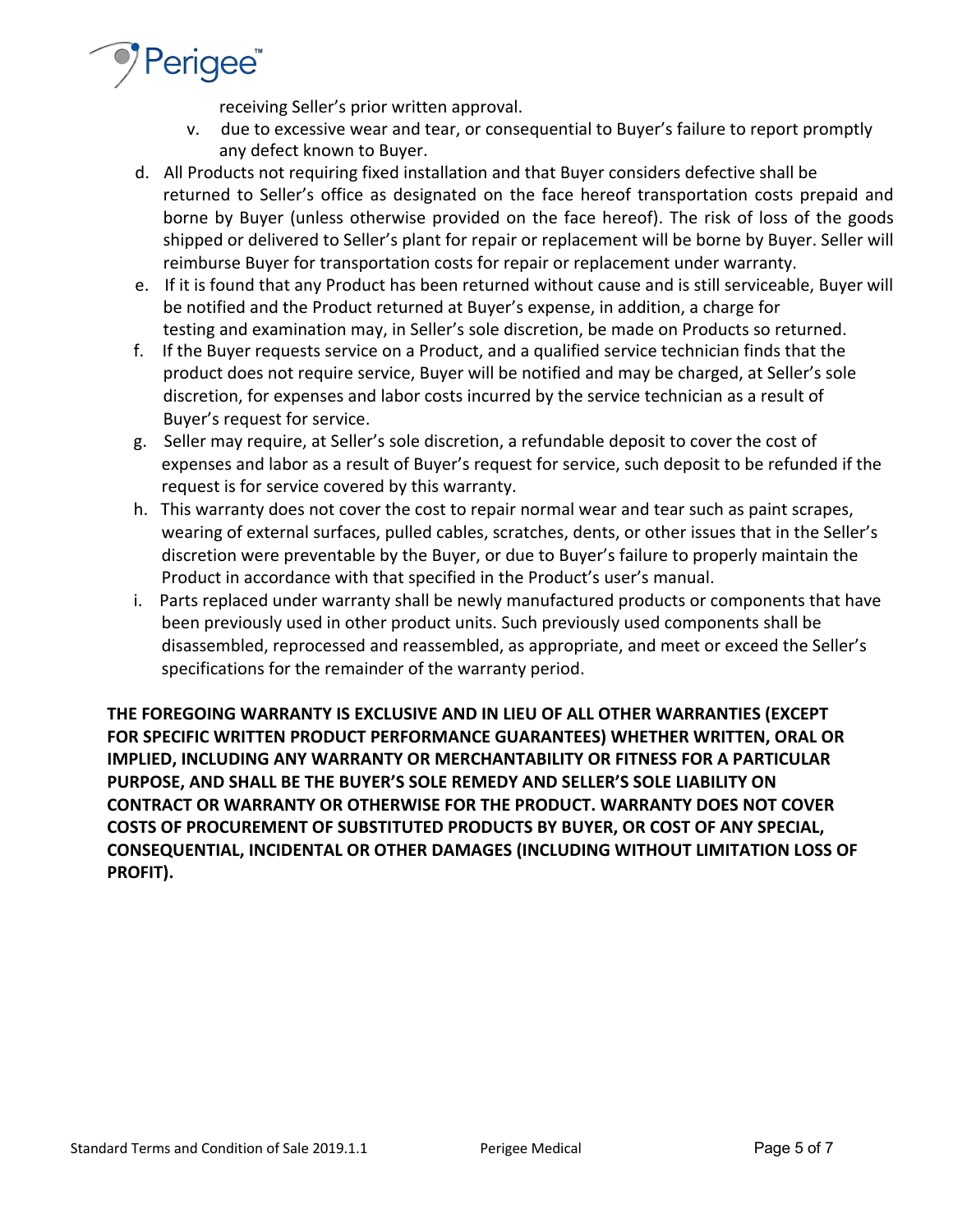

# 10. SELLER'S RIGHTS TO SUBCONTRACT

Seller may subcontract any portion of the work on any item subject to this Agreement, but Seller's obligations and rights hereunder shall not thereby be limited or affected.

## 11. BANKRUPTCY OR INSOLVENCY OF BUYER

If the financial condition of the Buyer at any time is such as to give Seller in its judgment, reasonable grounds for insecurity concerning Buyer's ability to perform its obligations under this agreement, Seller may

- a. by notice in writing to Buyer, cancel this agreement, without judicial intervention or declaration of default of Buyer and without prejudice to any right or remedy which may have accrued or may accrue thereafter to Seller,
- b. require full or partial payment in advance and suspend any further deliveries (or continuance of the work, to be performed by Seller) until such payment has been received or
- c. make shipments C.O.D.

# 12. EQUAL OPPORTUNITY

Perigee Medical LLC certifies that it has developed and has on file affirmative action programs as required by the rules and regulations of Executive Order 11246, as amended, and 41 C.F.R. Chapter 60-2.2, issued by the Department of Labor. In addition, Perigee Medical LLC is in full compliance with section 503 of the Rehabilitation Act of 1973 and section 402 of the Vietnam Era Veterans Readjustment Assistance Act of 1974.

## 13. ERRORS

Stenographic and clerical errors are subject to correction.

## 14. APPLICABLE LAW; JURISDICTION AND VENUE

The laws of the State of California will govern this agreement (or, if there is exclusive federal jurisdiction, the United States District Court for the Northern District of California) will have exclusive jurisdiction and venue over any dispute arising out of this agreement, and Buyer hereby consents to the jurisdiction of such courts.

## 15. LIMITATION OF LIABILITY

- a. Seller will not be liable for any loss, damages or penalty resulting from delay in delivery of the Products when such delay is due to causes beyond the reasonable control of Seller, including without limitation, supplier delay, fore majeure, act of God, labor unrest, fire, explosion or earthquake. In any such event, the delivery date will be deemed extended for a period equal to the delay.
- Standard Terms and Condition of Sale 2019.1.1 Perigee Medical Page 6 of 7 b. SELLER'S LIABILITY UNDER, FOR BREACH OF, OR ARISING OUT OF THIS AGREEMENTAND/OR SALE WILL BE LIMITED TO REPAIR OR REPLACEMENT OF ANY DEFECTIVE PRODUCTS OR A REFUND OF THE PURCHASE PRICE OF THE PRODUCTS, AT SELLER'S SOLE OPTION. AS SET FORTH IN PARAGRAPH 9 ABOVE, IN NO EVENT WILL SELLER BE LIABLE FOR COSTS OF PROCUREMENT OF SUBSTITUTED PRODUCTS BY BUYER, NOR WILL SELLER BE LIABLE FOR ANY SPECIAL, CONSEQUENTIAL, INCIDENTAL OR OTHER DAMAGES (INCLUDING WITHOUT LIMITATION LOSS OF PROFIT) WHETHER OR NOT SELLER HAS BEEN ADVISED OF THE POSSIBILITY OF SUCH LOSS, HOWEVER CAUSED, WHETHER FOR BREACH OR REPUDIATION OF CONTRACT, BREACH OF WARRANTY, NEGLIGENCE OR OTHERWISE. THIS EXCLUSION INCLUDES ANY LIABILITY THAT MAY ARISE OUT OF THIRD-PARTY CLAIMS AGAINST BUYER.